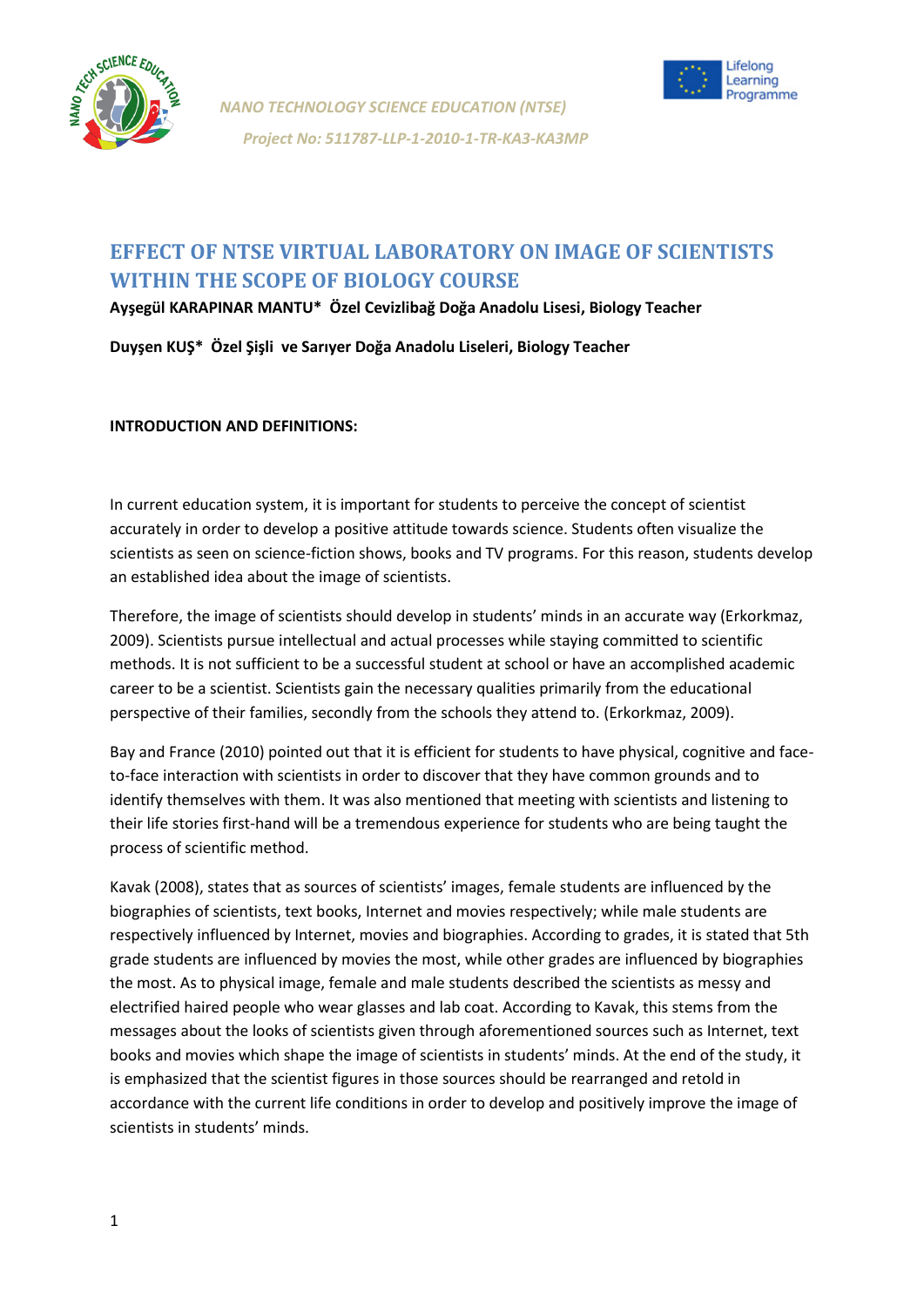

*NANO TECHNOLOGY SCIENCE EDUCATION (NTSE)*  *Project No: 511787-LLP-1-2010-1-TR-KA3-KA3MP* 



Scientists are not arrogant, but modest and even shy people, as they often define themselves. They possess many humane qualities such as precision, observation, reasoning, power, intellectual curiosity and tolerance. The idea that the scientists are all smart is not true. Hilarie Belloc stated that science was negatively affected after being popular. Nowadays, as the number of scientists at schools increases, average and ordinary people also start to claim this title. To think that scientists have a special brain shows that we have an established point of view (Öcal, 2007).

Scientists use scientific methods to figure out the problems they encounter in the research process. Research is defined as a process in which data is gathered, analyzed, interpreted, evaluated and reported in a planned and systematic way in order to provide reliable solutions to problems. In order to apply the scientific method in the research process, researchers should develop the skills suitable for the scientific method steps stated by John Dewey (Karapınar, 2011).

As a result of scientific studies, there have been radical changes in perspectives of countries towards learning, teaching and evaluation particularly in the last 20 years. Therefore, curriculums of several courses have been renewed in our country. In this context, 4th-8th grade Science and Technology Course Education Program was developed along with other courses in primary education level based on constructivist approach in 2004. Information, skills, approach, values and mentality gain in this Program have also constituted a basis for biology courses in middle school (Ministry of National Education, 2007).

Upon reviewing the studies about scientific process skills, International Evaluation Program PISA results showed that the students in our country have difficulty in skills such as utilizing scientific information in complex situations, clear and consistent scientific thinking and reasoning in an ultimate level (Karapınar, 2011).

The fact that the students in our country have difficulty in scientific area and that new approaches are needed reminds us that our curriculum needs to be updated according to the developing and changing technology. NTSE Virtual Laboratory which was developed by Doğa College constitutes a platform to introduce interesting nano-technology experiments by giving virtual support to science education through experiments.

Softwares of Sezer (1989:17) and Güneş (1987:150) seem more interesting to students because of their visual appeal. It is believed that appeal and pedagogic efficiency of the course softwares can be easily increased with supports of programmed education, sound, color, graphics and animations. Findings from the studies in this area support this result (Arslan, 2003).

Internet can be defined as the net of nets, the web of the webs; a network which connects hundreds of thousand computer networks in order to access information. Internet is a technology which allows for people in different computer networks, no matter where they are in the world, to communicate and share information as efficient as possible as they are on the same network. In history of humanity, there has been no technology in education and communication area other than Internet which facilitates globalization in this level. Starting from the use of Internet in education, traditional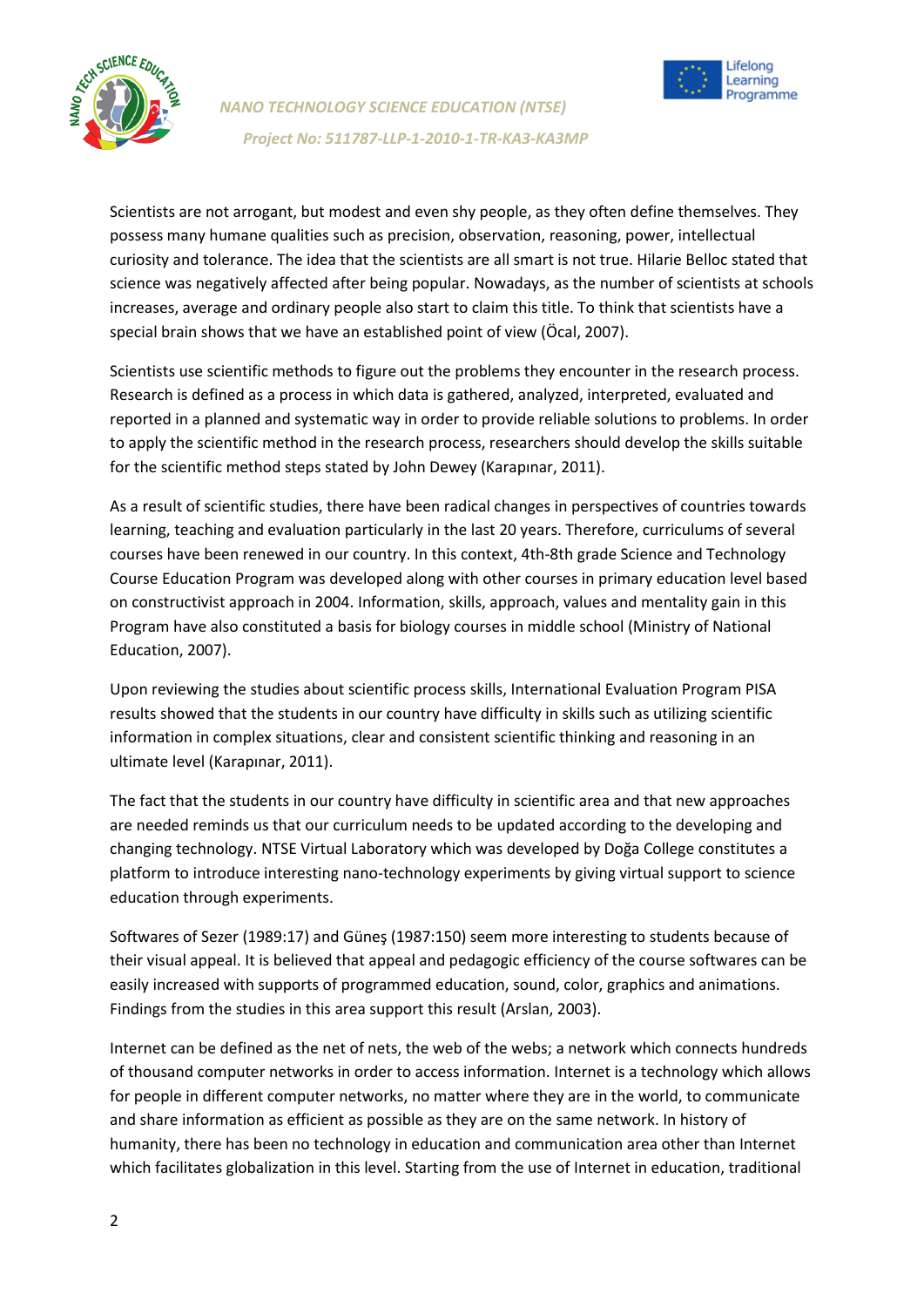

*NANO TECHNOLOGY SCIENCE EDUCATION (NTSE)*  *Project No: 511787-LLP-1-2010-1-TR-KA3-KA3MP* 



student and teacher concepts have changed and they were renamed as learners and facilitators. Now, students' role is not just accepting the information offered to them, but looking for and finding it, optimizing it for daily use and utilizing it. Therefore, "lifelong learning" concept have made a powerful friend. In this way, an extensive part of the society will be able to become lifelong learners in a short time. Thanks to Internet, "location" is no more a factor which affects the utilization of education services. Because on the Internet, "somewhere" is "everywhere." While curriculums used to be strictly attached to "locality", they now started to adopt "globality" or "universality" instead (Karasar, 2004).

While some inventions and innovations should be incorporated to the culture, some should inevitably be excluded. It is not easy to determine which inventions should be incorporated and what their potential use will be. Basalla shows Edison's invention "phonograph" as an example in this context. "When Thomas Edison invented phonograph in 1877, it was not his priority to use this device for creating new timbres for music boxes and musical toys. When first music boxes were released in 1891 and started to serve entertainment industry, Edison was not eager to accept this." While the rightful reason of widespread use of technology is given as the fact that technology facilitates human life and occasionally exhibits educational qualities, opposite reviews should also be taken into consideration. First criticism against information and technology is that if information technology is a good denominator which connects the society. It is also discussed to what degree the information technology affects and facilitates not only a particular class, but the whole society. Also transfer and circulation of information technologies have a negative effect on people and creates a technological addiction (Aktaş, Alioğlu, Vardar, 2007).

The fact that there are different opinions about the use of information technologies constitutes a reason for the requirement of this study.

## **PURPOSE:**

The purpose of this study is looking for an answer to the following question: "Within the scope of biology class, does NTSE Virtual Lab have an effect on the image of scientists?"

#### **METHOD:**

In this research, practical applications were carried out with 9th grade students of Private Cevizlibağ Doğa College and Private Şişli-Bomonti Doğa College. Thirty 9th grade students were applied a pretest called "Scientist Image Scale" developed by researchers. The data obtained was evaluated by SPSS.

The empirical research went on for two weeks (4 course hours). During practical applications, nanotechnology science was explained using the virtual laboratory called NTSE Virtual Lab developed by Doğa College. The scientists who work in this particular area were introduced. After providing the theoretical information, workshops related to nano-materials were held. Following these workshops, "Scientists' Image Scale" was applied as a posttest.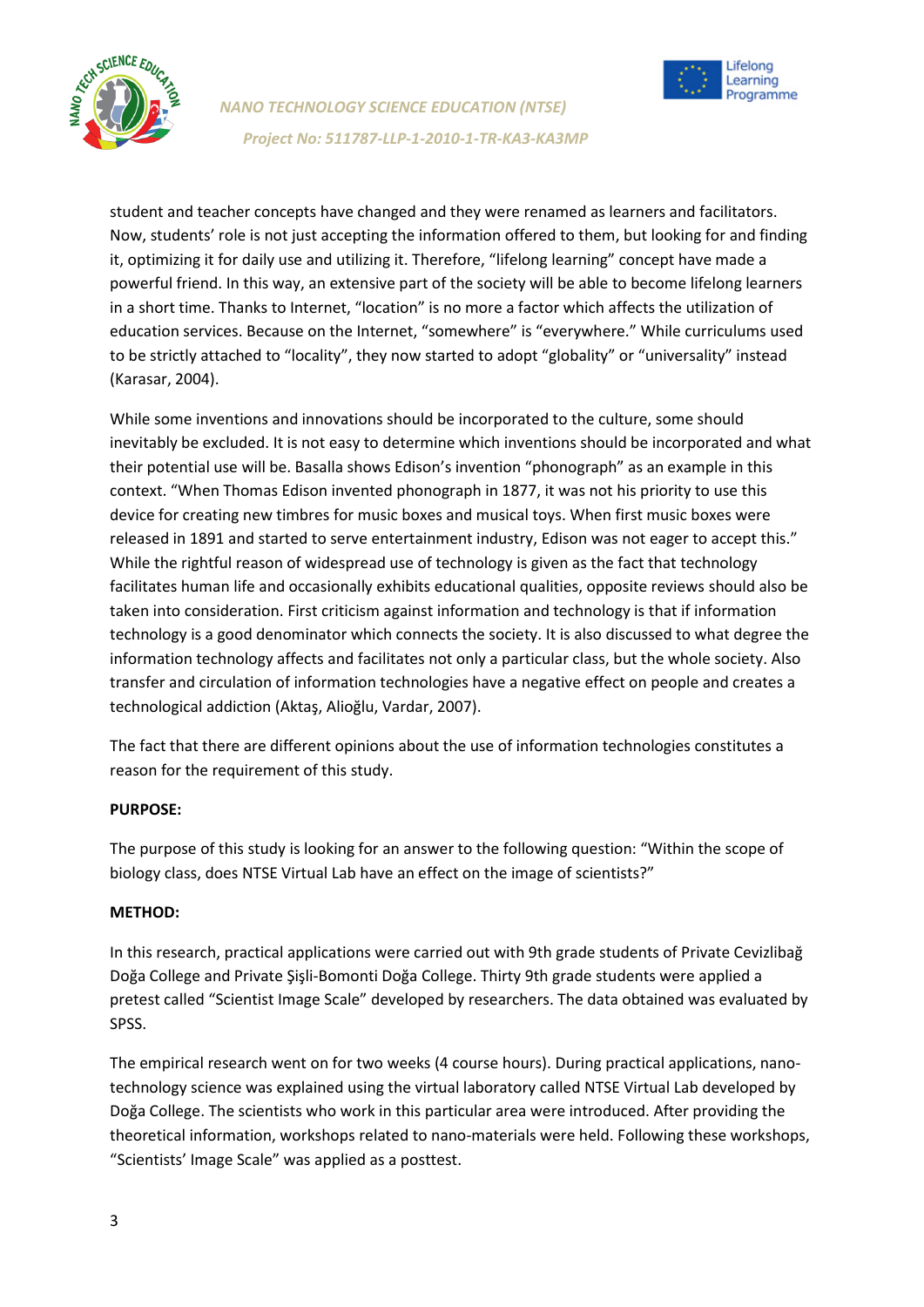



#### *Scientists' Qualities Test:*

*The test was developed by researchers in order to determine the image related to the qualities of scientists in students' minds. This scale was prepared to be used as a pretest and a posttest. Before practical applications, it was implemented as a pretest to determine the amount of knowledge of students related to the subject of research. After practical applications, it was applied to all groups as a posttest to measure the intended gain in experimental and control groups.*

*The test about the scientists' image was prepared by researchers as a 20-article Likert-type scale. Effectiveness and reliability study was applied to 100 people. Cronbach's Alpha reliability coefficient of the scale was found to be as high as 0,831. The articles which have a negative influence on reliability in the scale were reviewed and removed by researchers and final number of articles was set as 17. As a result of construct validity analysis, the scale was determined to be accordant with factor analysis.*

#### **FINDINGS AND INTERPRETATIONS:**

As to the pretest and posttest, the result of the pretest about the image of scientists according to the groups was 36,89 while it was 32,57 in the posttest. According to the t test, the result was not statistically significant (p>0,05).

Regarding the article "Scientist is isolated from society", the average point for female students was 2,11 and for male students was 1,50. According to average points, it was observed that female students agree with this idea **more** than male students; however, no statistical significance was found as a result of the t test conducted (p>,05).

Regarding the article "Scientists are lonely and unhappy people", the average point for female students was 1,33 and for male students was 2,10. According to average points, it was observed that female students agree with this idea **less** than male students and also a statistical significance was found as a result of the t test conducted (p<,05). While male students agree with this idea in a higher level, female students do not.

Regarding the article "Scientists are educated in good schools", the average point for female students was 2,61 and for male students was 3,10. According to average points, it was observed that female students agree with this idea **less** than male students; however, no statistical significance was found as a result of the t test conducted (p>,05).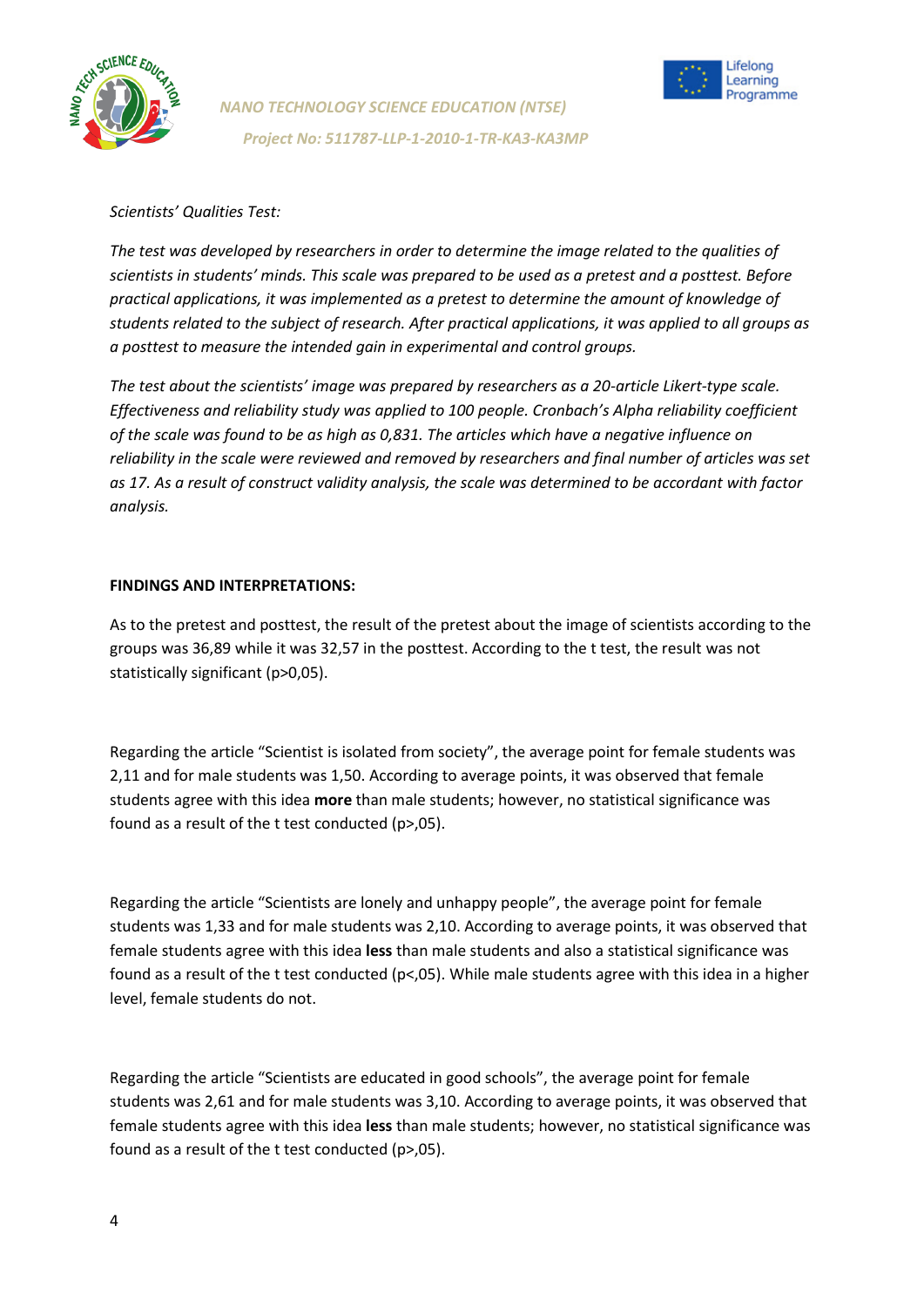



Regarding the article "Scientists are not interested in art", the average point for female students was 1,78 and for male students was 2,15. According to average points, it was observed that female students agree with this idea **less** than male students; however, no statistical significance was found as a result of the t test conducted (p>,05).

Regarding the article "Scientists need to be wealthy", the average point for female students was 1,44 and for male students was 2,05. According to average points, it was observed that female students agree with this idea **less** than male students; however, no statistical significance was found as a result of the t test conducted (p>,05).

Regarding the article "The most important scientific studies are carried out by men", the average point for female students was 1,56 and for male students was 2,20. According to average points, it was observed that female students agree with this idea **less** than male students; however, no statistical significance was found as a result of the t test conducted (p>,05).

Regarding the article "Scientists are not married", the average point for female students was 2,06 and for male students was 1,80. According to average points, it was observed that female students agree with this idea **more** than male students; however, no statistical significance was found as a result of the t test conducted (p>,05).

Regarding the article "Scientists do not go on vacation", the average point for female students was 2,17 and for male students was 2,00. According to average points, it was observed that female students agree with this idea **more** than male students; however, no statistical significance was found as a result of the t test conducted (p>,05).

Regarding the article "Scientists have messy hair", the average point for female students was 2,11 and for male students was 1,95. According to average points, it was observed that female students agree with this idea **more** than male students; however, no statistical significance was found as a result of the t test conducted (p>,05).

Regarding the article "Scientists wear glasses", the average point for female students was 2,28 and for male students was 2,25. According to average points, it was observed that female students agree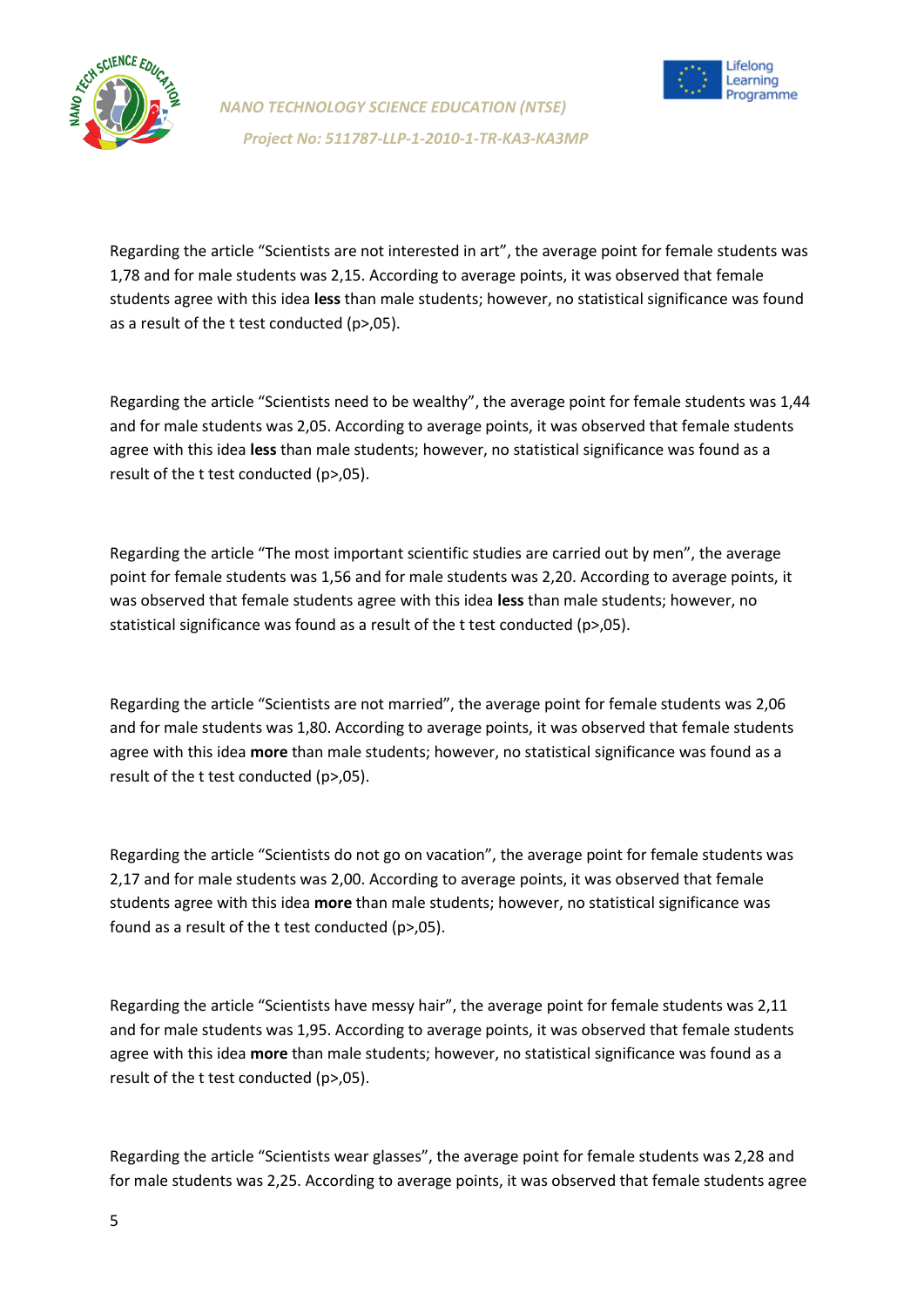



with this idea **more** than male students; however, no statistical significance was found as a result of the t test conducted (p>,05).

Regarding the article "Scientists are quick-tempered", the average point for female students was 2,00 and for male students was 1,40. According to average points, it was observed that female students agree with this idea **more** than male students; however, no statistical significance was found as a result of the t test conducted (p>,05).

Regarding the article "Scientists do not play sports", the average point for female students was 1,72 and for male students was 1,70. According to average points, it was observed that female students agree with this idea **more** than male students; however, no statistical significance was found as a result of the t test conducted (p>,05).

Regarding the article "Scientists wear sloppy clothes", the average point for female students was 1,83 and for male students was 2,15. According to average points, it was observed that female students agree with this idea **less** than male students; however, no statistical significance was found as a result of the t test conducted (p>,05).

Regarding the article "Scientists work only in laboratories", the average point for female students was 1,94 and for male students was 2,95. According to average points, it was observed that female students agree with this idea **less** than male students; however, no statistical significance was found as a result of the t test conducted (p>,05).

Regarding the article "Scientists do not deal with daily chores", the average point for female students was 2,06 and for male students was 2,30. According to average points, it was observed that female students agree with this idea **less** than male students; however, no statistical significance was found as a result of the t test conducted (p>,05).

Regarding the article "Scientists do not like to talk", the average point for female students was 2,11 and for male students was 2,50. According to average points, it was observed that female students agree with this idea **less** than male students; however, no statistical significance was found as a result of the t test conducted (p>,05).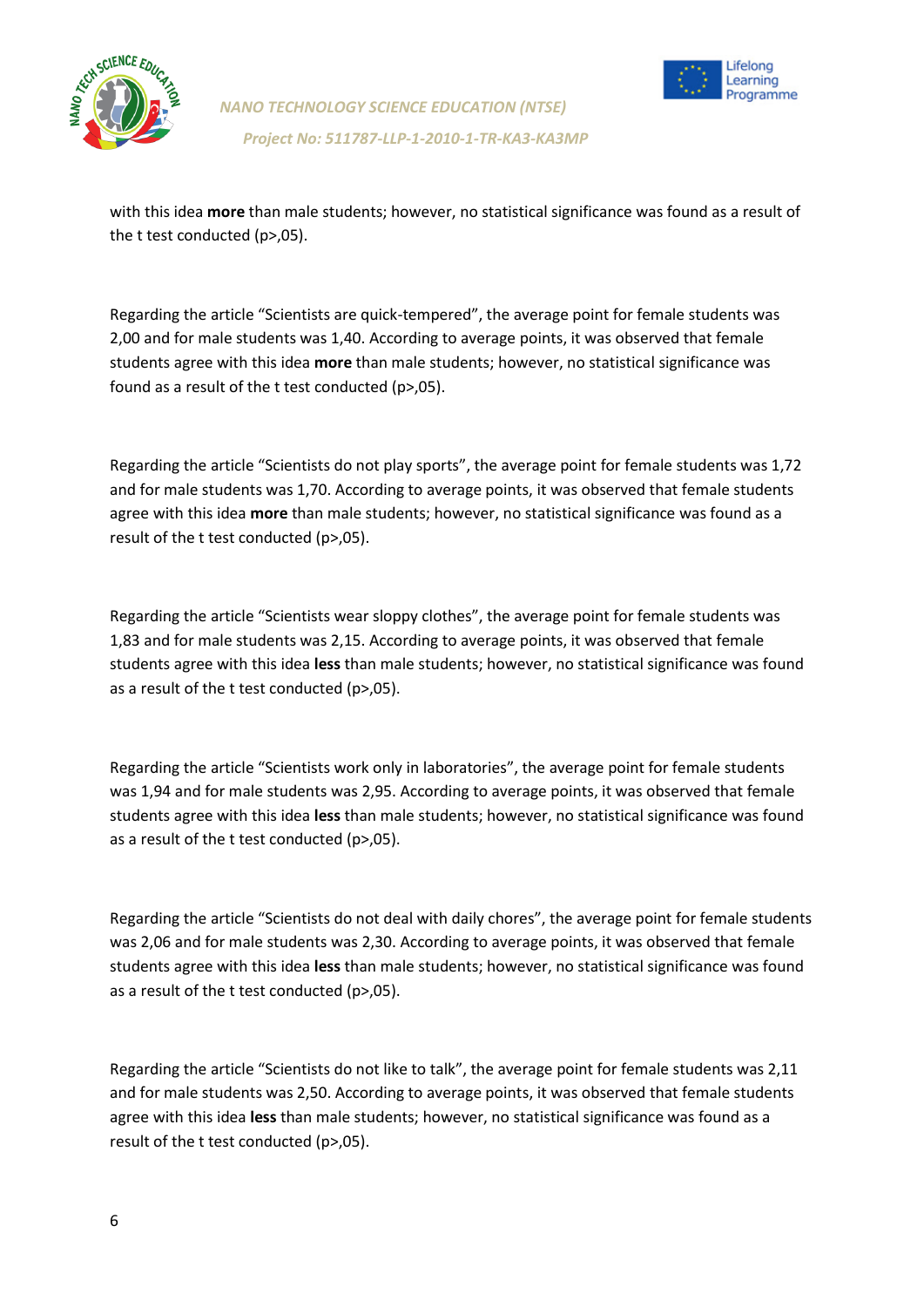



### **CONCLUSION**

According to literature, it was concluded that use of informatics tools have a negative influence on the success of students. The result of the study shows that students use their computers for listening to music, playing games, watching movies and chatting instead of doing homework and research. It was concluded that ÇOMÜ Biga İİBF students spend so much time on informatics that their education is affected in a negative way. Therefore, this study proved that information technologies have more negative than positive influence on students' education while the opposite is expected. (Aktaş, Alioğlu, Vardar, 2007).

Internet-based education is offered as an alternative to traditional school education. However, in many researches which compare these two education systems, no results weighing in favor of Internet-based education have been obtained. Some issues are encountered in planning and application phases of Internet-based education. There are also many concerns about the acknowledgment and quality of online education as well as the identity of students, teachers and institutions involved. In the light of this information, following suggestions are offered:

• Researches should be conducted on usability of Internet in education and its prominent advantages compared to current systems.

• The fact that Internet is used as a propaganda tool calls for its supervision. Such tendencies have emerged in many countries. Our country also needs some planning in this area.

• As much as being useful tools, computers and Internet may also be threatening to human health. Various briefing events should be planned regarding health and workforce loss resulting from these tools.

• Especially in underdeveloped countries, computers and Internet are used for purposes other than reaching scientific platforms. Encouraging approaches should be adopted about importance and functions of computers and Internet.

• Use of computers and Internet in our country gradually increases. However, the high cost makes it difficult for all regions to have access. In order to fix this, service provider public corporations should be reconstructed.

• Following questions should be pursued in researches to be conducted regarding computer and Internet-based technologies:

♦ Is there an issue of monopoly of information on the Internet?

♦ Is establishing domination one of the purposes of developed countries with regard to the use of computer and Internet?

♦ What can be done against the issue of monopoly of information? (Tuncer, Taşpınar, 2008).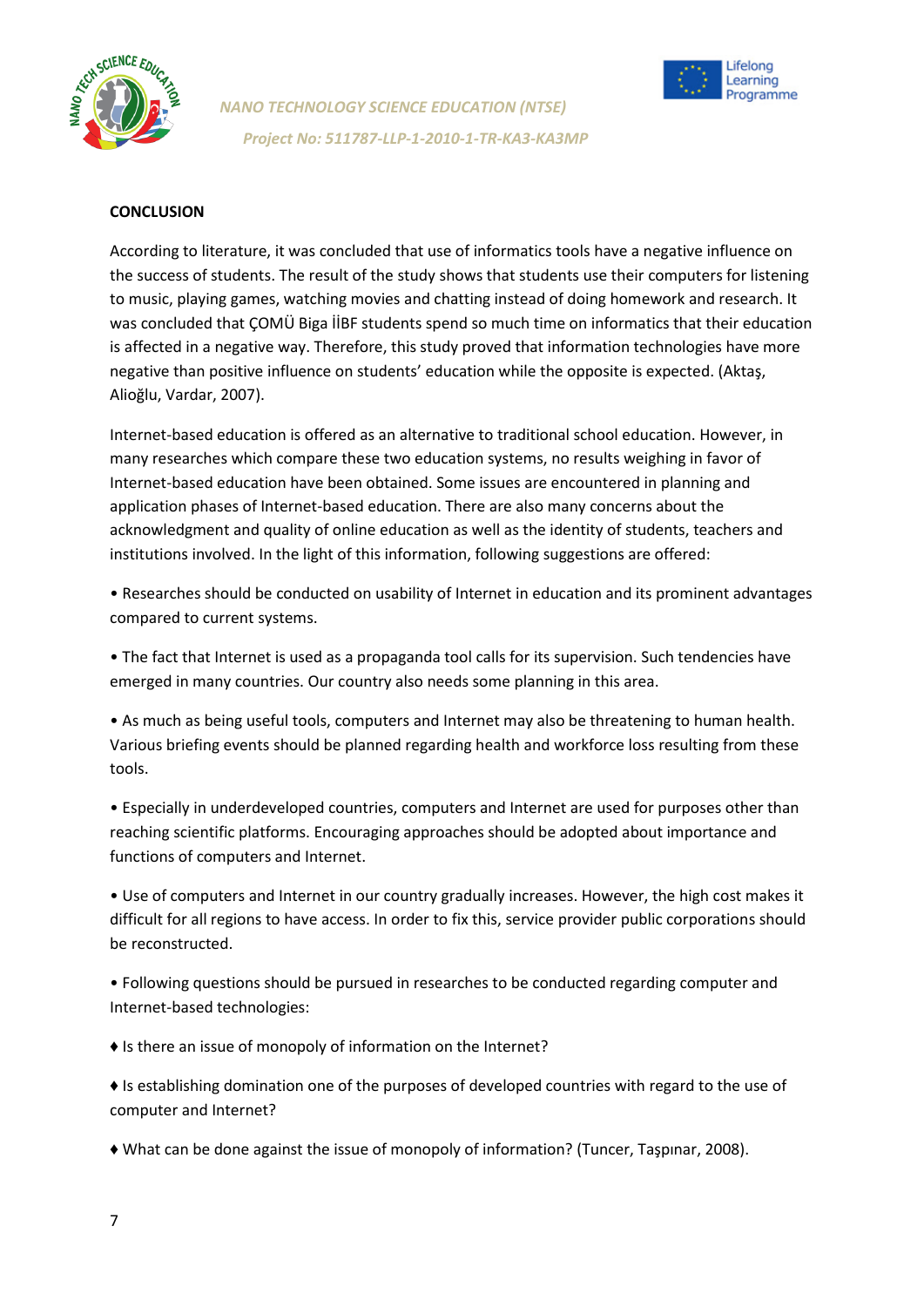



This research concluded that using information technologies in the application of nano-technology experiments makes no positive difference on the image of scientists.

## **SUGGESTIONS:**

Information is the most important tool of development and change in our time. Using information technologies is offered as an alternative to traditional science education. However, the result of this research was not in favor of applying nano-technology experiments using a virtual laboratory. The most important factor is that the time allocated to applications is restricted to 4 course hours. Study should be applied again by spreading it to a more extensive time. Also, the fact that the videos in the virtual lab are in English proved a disadvantage for 9th graders who are given Turkish education.

#### **REFERENCES**

Aktaş, E., Alioğlu, O., Vardar, E. (2007). Bilişim Teknolojileri Kullanımının Öğrencilerin Öğrenimleri Üzerine Etkileri ve Bilişim Harcama Esnekliği: ÇOMÜ Biga İİBF Örneği, [Effects of Information Technology Use on The Educa," MPRA Paper 28834, University Library of Munich, Germany, revised 13 Feb 2008.

[Effects of Information Technology Use on The Educa," MPRA Paper 28834, University Library of Munich, Germany, revised 13 Feb 2008.

Arslan, B. (2003). Bilgisayar destekli eğitime tabi tutulan ortaöğretim öğrencileriyle bu süreçte eğitici olarak rol alan öğretmenlerin BDE'e ilişkin görüşleri, The Turkish Online Journal of Educational Technology – TOJET October 2003 ISSN: 1303-6521 volume 2 Issue 4 Article 10 .

Bay, L.J. and France, B. (2009). Questions students ask: Briding the gap between scientists and students in a research institute classroom. International Journal Of Science Educationa. 32(2), 173- 194

Erkorkmaz, Z. (2009). İlköğretim 1. Kademe öğrencilerinin bilim insanına ilişkin görüşlerinin belirlenmesi, Yüksek Lisans Tezi, Süleyman Demirel Üniversitesi Fen Bilimleri Enstitüsü, Isparta.

Karapınar, A. (2011). Biyoloji dersi kapsamında empati uygulamalarının bilimsel yöntem ve bilim insanı imajı üzerine etkisi, Yüksek Lisans Tezi, Gazi Üniversitesi Eğitim Bilimleri Enstitüsü, Ankara.

Karasar, N. (2005). Bilimsel araştırma yöntemi (15. Basım). Ankara: Nobel Yayın Dağıtım.

Kavak, K. G. (2008). Öğrencilerin bilime ve bilim insanına yönelik tutumlarını ve imajlarını etkileyen faktörler, Yüksek Lisans Tezi, Selçuk Üniversitesi Sosyal Bilimler Enstitüsü, Konya.

M.E.B.(2007). Milli Eğitim Bakanlığı Eğitimi Araştırma ve Geliştirme Dairesi Başkanlığı. PISA 2006 Projesi Ulusal Nihai Rapor. Ankara.